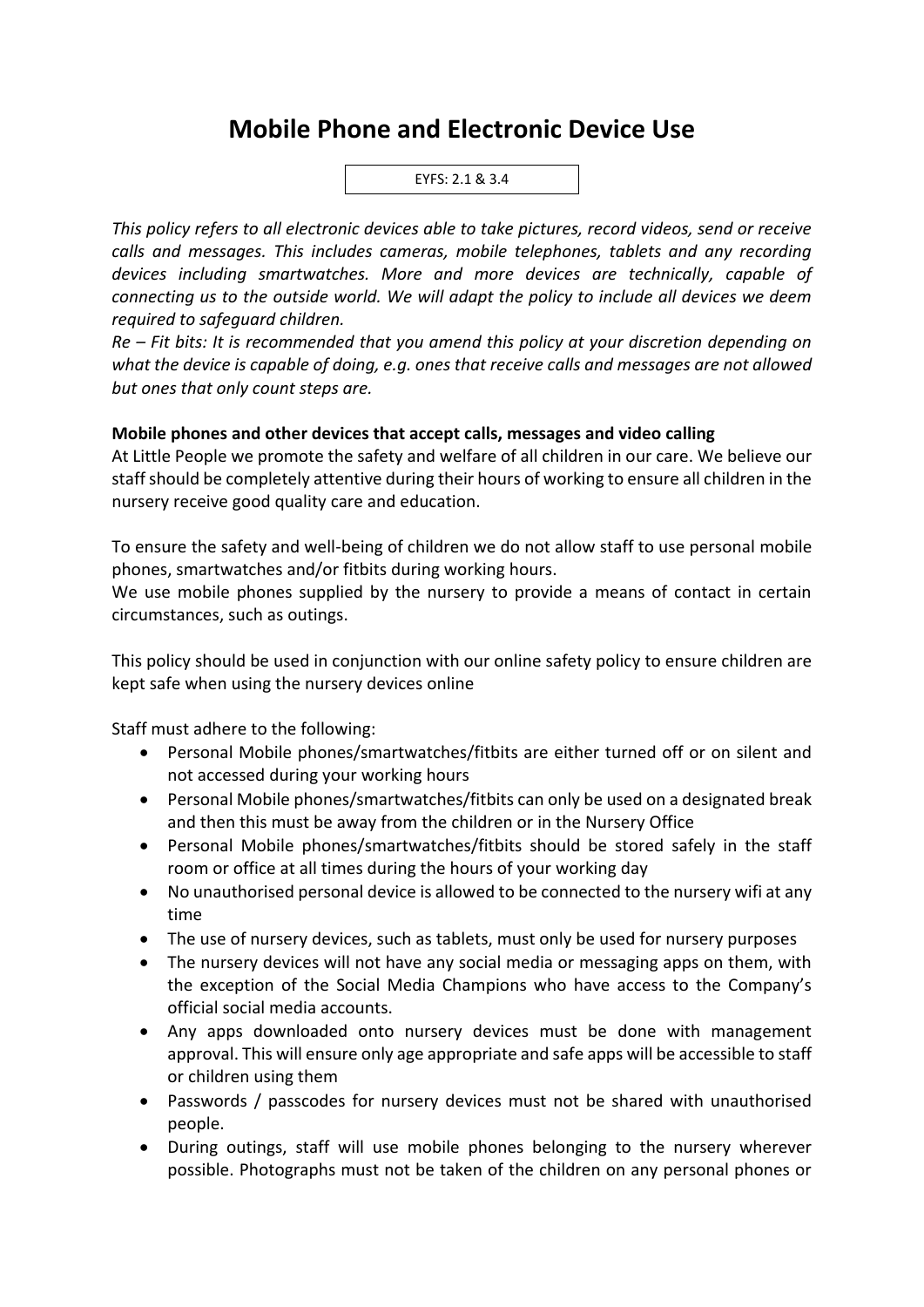any other personal information storage device. Only nursery owned devices will be used to take photographs or film videos.

• Nursery devices will not be taken home with staff and will remain secure at the setting when not in use, with the exception of the senior Leadership team nursery owned mobiles. If a device is needed to be taken home due to unforeseen circumstances then the person taking this device home must ensure it is securely stored and not accessed by another other individual and returned to nursery as soon as practically possible

## **Parents' and visitors' use of mobile phones and smartwatches**

Whilst we recognise that there may be emergency situations which necessitate the use of a mobile telephone, in order to ensure the safety and welfare of children in our care and share information about the child's day. However parents and visitors are kindly asked to refrain from using their mobile telephones whilst in the nursery or when collecting or dropping off their children.

If you are found to be using your phone inside the nursery premises you will be asked to finish the call or take the call outside.

We do this to ensure all children are safeguarded and the time for dropping off and picking up is a quality handover opportunity where we can share details about your child.

Visitors are requested to leave their mobile phones or smart watches in the safety of the office where they will be locked away safely.

Parents are requested not to allow their child to wear or bring in devices that may take photographs or record videos or voices. This includes smart watches with these capabilities, such as Vtech. This ensures all children are safeguarded and also protects their property as it may get damaged or misplaced at the nursery.

#### **Photographs and videos**

At Little People we recognise that photographs and video recordings play a part in the life of the nursery. We ensure that any photographs or recordings taken of children in our nursery are only done with prior written permission from each child's parent and only share photos with parents in a secure manner. We obtain this when each child is registered and remind parents that they can remove this permission should they wish.

We ask for individual permissions for photographs and video recordings for a range of purposes including: use in the child's learning journey; for display purposes; for promotion materials including our nursery website, brochure, social media and the local press. We ensure that parents understand that where their child is also on another child's photograph, but not as the primary person, that may be used in another child's learning journey.

If a parent is not happy about one or more of these uses, we will respect their wishes and find alternative ways of recording their child's play or learning.

Staff are not permitted to take any photographs or recordings of a child on their own information storage devices e.g. cameras, mobiles, tablets or smartwatches and may only use those provided by the nursery. The nursery manager will monitor all photographs and recordings to ensure that the parents' wishes are met and children are safeguarded.